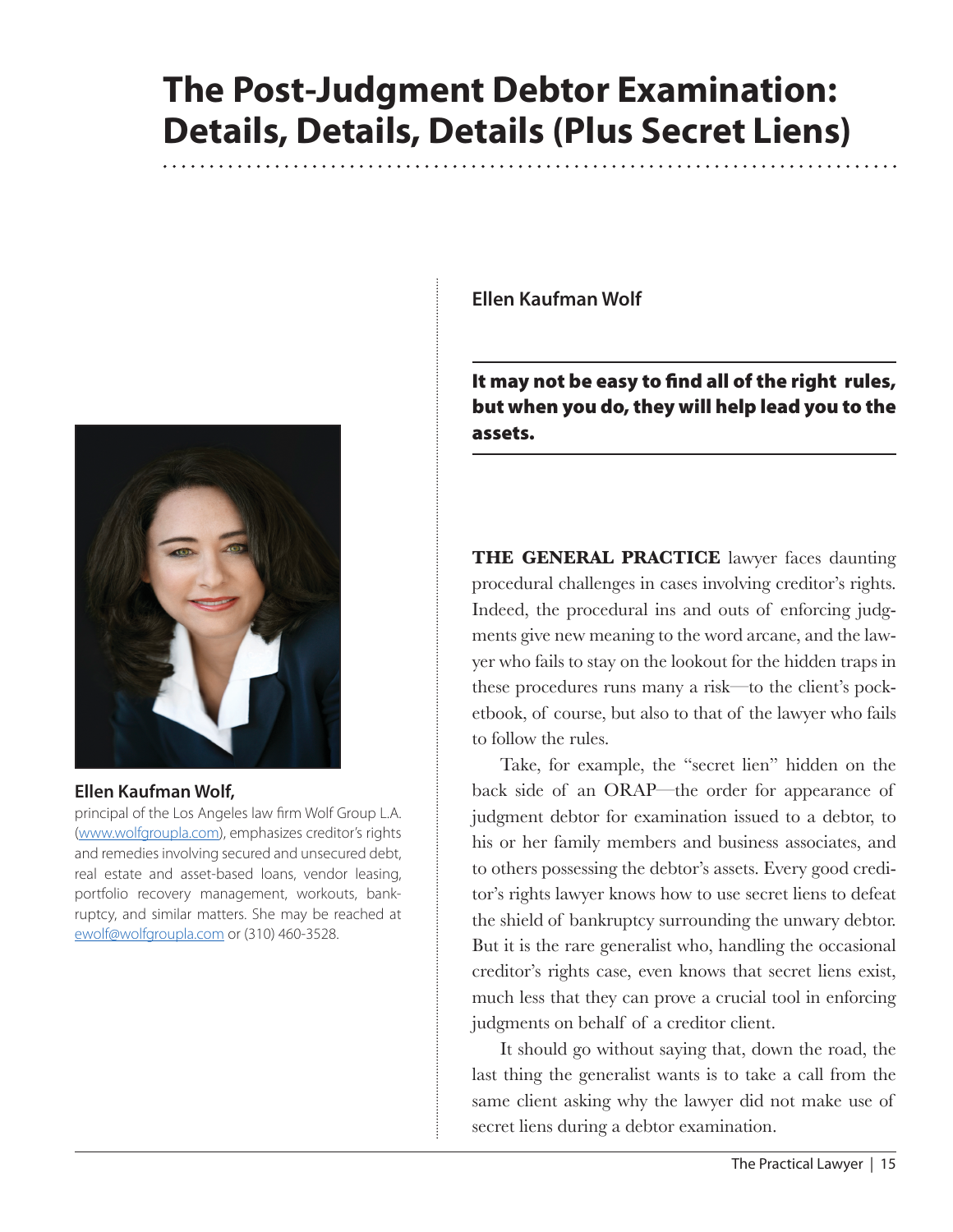But of secret liens, more anon. The point here is that rules and procedures aplenty adorn the debtor examination, and the lawyer who does not learn and follow them to the letter can cause a client to lose a chance to collect and even trigger a liability claim.

**THE BALANCE OF RIGHTS** • The rules and procedures do not exist out of context. Instead, they reflect a principle of equity that informs the laws governing creditor's rights at both the state and federal levels, and once the lawyer grasps this principle, it becomes easier to move a creditor's rights matter toward settlement discussions—usually the creditor's best chance to collect.

The principle is easy: Equity demands that the law strike a balance between the right of the creditor to collect and the right of the debtor to due process. The difficulty comes in applying the principle in the real world, where it gives rise to a thicket of rules and procedures often specific to the court overseeing the matter.

Not surprisingly, since the statutes governing

post-judgment examinations differ from state to state, some are more specific than others as to what creditors may or may not do in pressing their claims, and some say nothing at all

on key points of procedure. As a result, it is often the individual judge who decides which rules to impose on such proceedings in his or her courtroom, and what the lawyer must do to follow them. (This discussion assumes that the proceeding takes place in state court. Federal judges presiding over creditor's rights proceedings generally follow state procedural law, but they too have wide leeway in shaping how matters will proceed in their own courtrooms.) What unites all judges in all jurisdictions, however, is that they tend to be punctilious. They want the lawyer to follow specific, detailed procedures in conducting the post-judgment examination, and

many find in any deviation from the rules an excuse to delay matters until the lawyer gets it right.

#### **Get It Right The First Time**

Since this can give the debtor time to hide or dispose of an asset that might satisfy the claim, the better idea is for the lawyer to get it right in the first place and, equally important, not waste time, having erred, trying to persuade an impatient judge to pay attention to substance, not form.

How? Judges do not post their rules on the door, much less publish them in, say, a handy booklet for lawyers handling their first debtor examination. Thus the lawyer must go to the one person who knows how the judge wants things done—the clerk—and then follow the rules in every proceeding and in every detail.

**THE PROCEDURE** • The complexities of debtor examinations begin with the application for the ORAP, which must be properly completed if the lawyer is to make effective use of the secret lien.

> To the innocent eye, the obverse of the ORAP is merely where the lawyer catalogues the assets believed to be in the possession of the individual to be examined. But the law gov-

erning creditor's rights operates such that, if the examination establishes that the examinee controls an asset that may satisfy the debt, the examinee may be ordered to turn it over to the creditor or to the sheriff. Or, if the examinee has transferred the property after receiving the ORAP, the ORAP acts as a pre-existing, unrecorded—hence "secret" lien giving the creditor a security interest in and against the asset.

#### **ORAP Magic**

There is more here than meets the eye, however. The secret lien gets its power from the fact that

**The principle is easy: Equity demands that the law strike a balance between the right of the creditor to collect and the right of the debtor to due process.**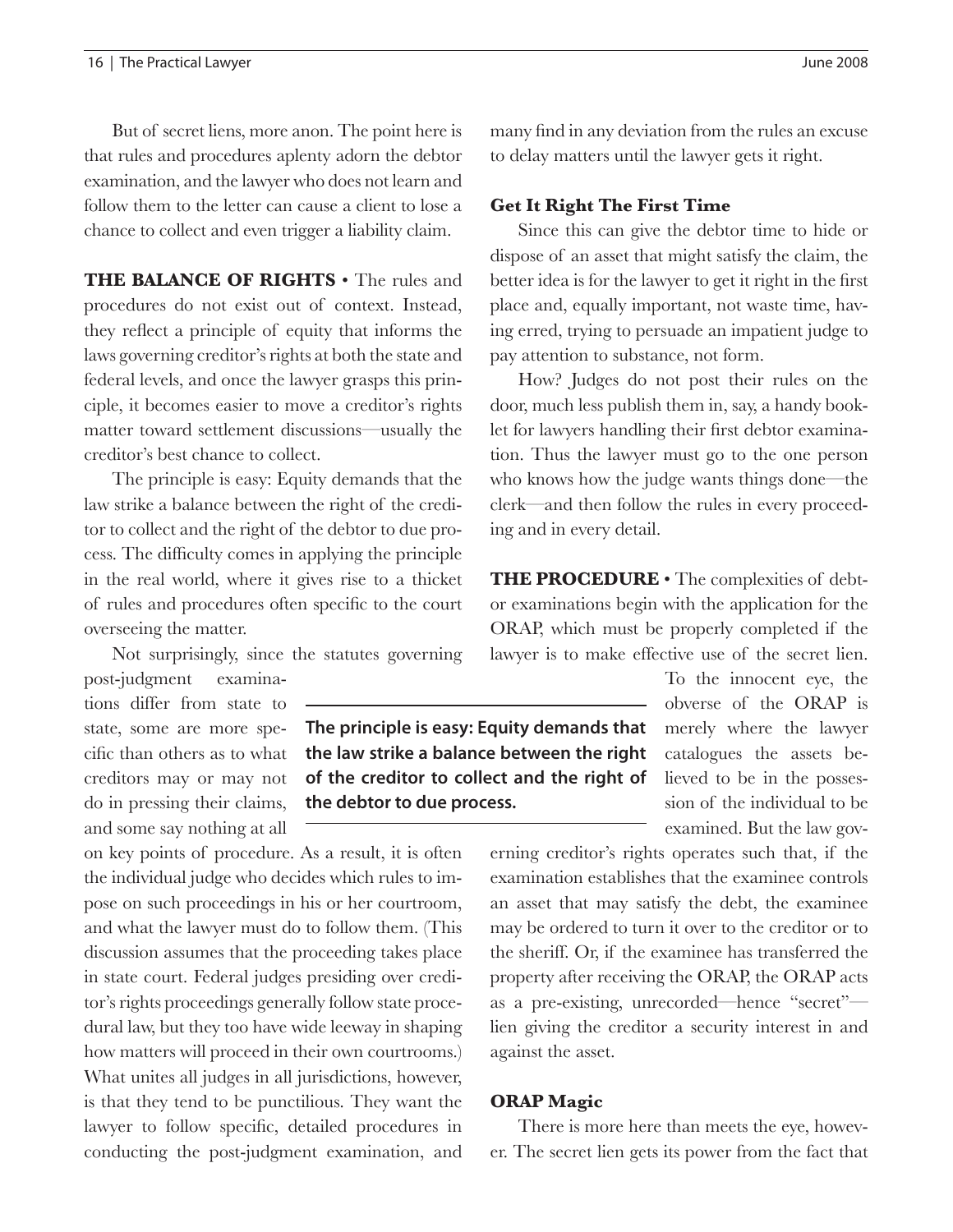its effective date is the date of service of the order to appear, not the date of the actual levy. Lawyers who specialize in creditor's rights litigation understand that this can constitute an end run around the "preference window" of bankruptcy law, under which a creditor must return any payment or secu-

rity for an antecedent debt received from a debtor who files for bankruptcy within 90 days. How? Assume that an ORAP is served on March 1, that the creditor levies against an asset on

March 15, and that the debtor files for bankruptcy on June 15 expecting to void the levy of March 15. But the effective date of the lien is not March 15 but March 1, the date of service, so the lien falls outside the preference window and the creditor keeps the security interest it creates.

## **Service**

In most cases, ORAPs may not be served on the debtor's counsel. They must be served personally on the individual to be examined, along with a subpoena duces tecum listing the documents to be produced by the examinee and specifying grounds for the examination. What is more, a mere ORAP will not suffice. Neither will a mere subpoena. The lawyer must prepare both an ORAP and a subpoena, check and double check each for content, for errors in language and even spelling, then get the judge overseeing the matter to sign both, and finally order them served personally on the individuals to be examined.

## **Examination**

The lawyer who gets this far in navigating the procedural minefield faces even more hazards in actually conducting a debtor examination. Most judges, for example, require that the examination take place in a courthouse with a court reporter present, and most require that the lawyer copy all

**The secret lien gets its power from the fact that its effective date is the date of service of the order to appear, not the date of the actual levy.**

documents produced during the examination via an on-the-go copy service. Most also limit the questions that may be asked of the debtor during the examination; indeed, in most jurisdictions, the lawyer does not have the right to pursue any line of questioning "reasonably calculated to lead to the

> discovery of admissible evidence," as in other litigation. This makes the debtor examination a game of cat and mouse, the object being to learn what interests the debtor has that might

satisfy the debt, including business interests generating income streams that the creditor might intercept.

The lawyer must take special care when an examinee balks at answering a question. The lawyer may ask the court to intervene, but judges handle such requests in differing ways. Many hear requests for intervention only at specific times of the day, for example, and turn away the lawyer who shows up five minutes late. Some want a reporter present, and some want to see details of the matter in writing who the examinee is, what questions he or she refuses to answer, why they are important to the creditor's case, and so on—before deciding any request.

## **Turnover Orders**

Similarly, judges handle turnover orders in differing ways. Properly prepared, a turnover order can require the immediate surrender to the creditor, or to the court, of an asset under the control of an examinee, including both personal and business assets. But the lawyer must seek a turnover order from the judge before concluding the examination and dismissing the debtor or risk giving the debtor an opportunity to dispose of the asset. This can prove a deadly mistake with assets such as cash, jewelry, coin or stamp collections, even automobiles—all of them mobile (if not liquid) assets, and easily disposed of. It is possible, of course, to pursue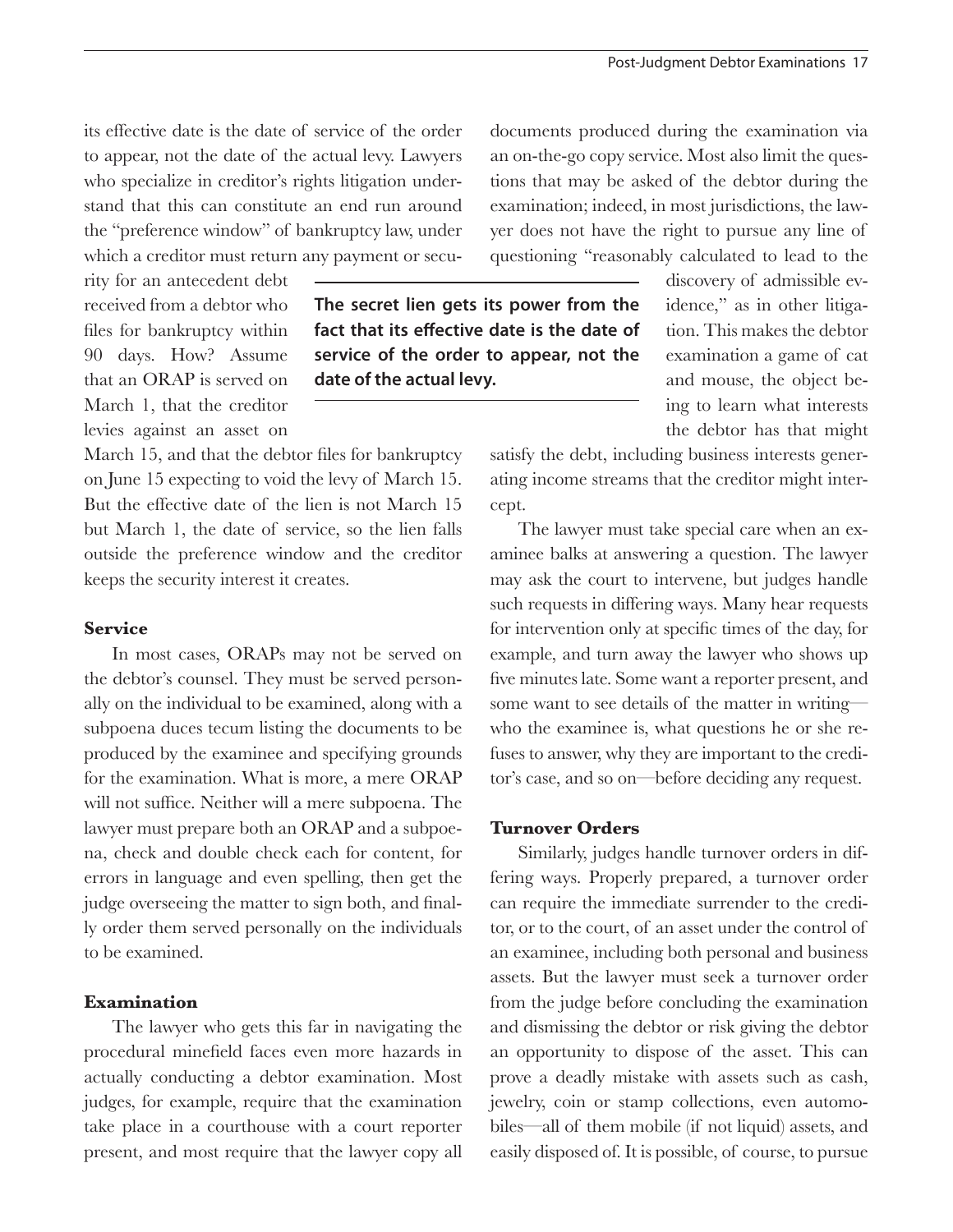a claim against any third party receiving such an asset, but this can eat up so much time and money as to make the pursuit pointless. And in any case, if

the disposal of the asset is a bona fide exchange for value, it can become impossible to recover it.

#### **Charging Orders**

In the event that the examination reveals any interests in general or limited partnerships, including limited liability partnerships and possibly limited liability companies operating as partnerships, the lawyer must prepare and obtain a charging order to deliver the debtor's economic interests to the creditor. Properly drawn and served on the partnership, a charging order—so called because it charges the creditor's interest against that of the debtor gives the creditor the right to receive distributions until the obligation is satisfied. The creditor's ability to collect on a charging order, of course, varies inversely with the debtor's control over the partnership. If there are many partners and the debtor has little control, the creditor stands a good chance of receiving distributions. Conversely, the creditor has a lesser chance to collect to the degree that the debtor holds power to make or withhold distributions at will.

#### **Out-Of-State Assets**

The procedure for seizing out-of-state assets discovered during the examination—for example, rents, royalties, accounts receivable, commissions, consulting or finder's fees, and the like—is more difficult unless the assets are held by an entity that has offices in the forum state. In that case, the lawyer must obtain an assignment order by preparing a motion specifying what the target asset is and who possesses it, and seeking its assignment to the creditor. Since the court has jurisdiction only within its own state, it cannot levy out of state, but it can order that payments from out-of-state sources go directly to the creditor by way of an assignment. Short of a formal effort to domesticate the judgment and pursue assets in other states, the only alternative is to ask the judge to direct the debtor to assign the asset, preferably by issuing an ex parte order so as to avoid giving the debtor further leeway to divert the asset before receiving the assignment order. As an alternative, the lawyer may ask the judge to issue an ex parte temporary protective order prohibiting transfer or encumbrance of the asset pending a hearing on the noticed motion.

#### **Settlements**

A judgment creditor's ORAP, and/or the levies that follow, often result in settlement overtures by the debtor. The lawyer must take special care in taking any offer to discount the debt in exchange for rapid payment. Secret liens aside, the preference window of bankruptcy law works against creditors by voiding payments and security agreements received from a debtor who files for bankruptcy within 90 days of any such settlement. But the preference window does not operate to void any agreement to accept a discounted payment—say, 50 cents per dollar owed—or any agreement to release the debtor from further liability. Indeed, such agreements may lock the creditor into the discount or the release, despite the fact that the creditor must give back to the bankruptcy estate the monetary consideration received within the preference window.

This is not to say, however, that the lawyer ought never to negotiate security or discount agreements, much less liability releases, to enforce the judgment. To avoid the pitfalls, the lawyer should "draft around" the preference period, taking care to protect the creditor in a bankruptcy while avoiding language that the agreement is a nullity if the debtor files for bankruptcy. (Such agreements are invalid because making the agreement void upon a bankruptcy filing violates public policy.) Instead—and this is a subtle point—the agreement might specify that the debtor must make payment now but that the critical creditor covenants in the agreement (for example, any discount or release) will not become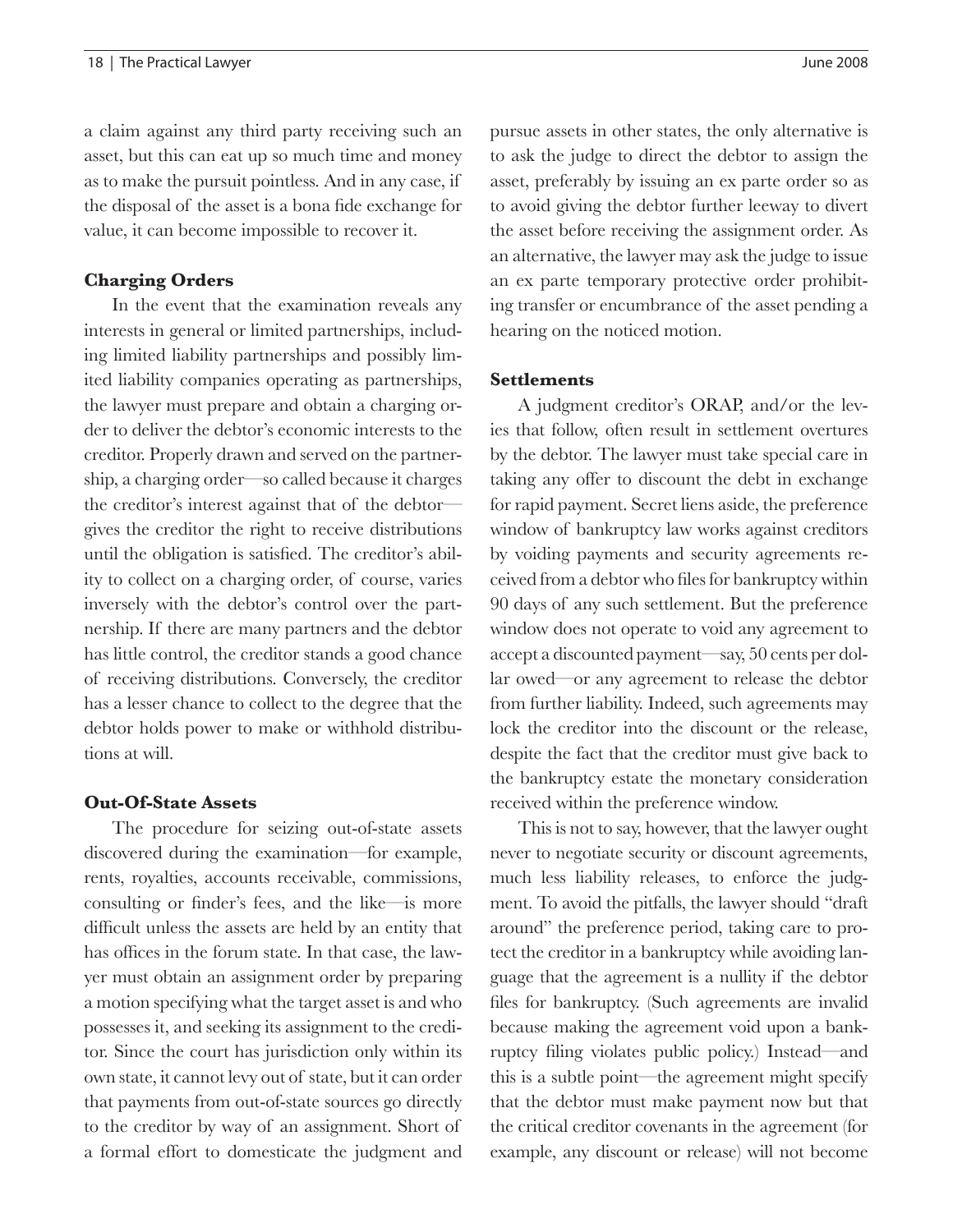effective until the passage of 91 days without a bankruptcy filing by the debtor or related entities.

## **Continuances**

Very often, a judgment creditor's ORAP results in a request for continuance. The lawyer should resist requests for continuances, of course, since delays favor the debtor seeking to hide assets, and a looming examination tends to inspire settlement discussions. But when a continuance becomes necessary, the lawyer must determine beforehand what procedures the court requires and, as in all other matters, follow the rules meticulously.

Above all the lawyer should not assume that the rules for obtaining the court's approval of a continuance are the same as those governing continuances in other matters. For example, because the law in California and elsewhere provides that only judges may continue post-judgment examinations (in some states the law is silent on this matter) many judges refuse to allow the parties to agree to a continuance by written stipulation, without appearing in open court. Instead, the parties must appear and agree to the continuance, usually with a court reporter present.

Should a judge permit a continuance by stipulation, the lawyer must take care in wording the stipulation and order. The language should specify that the debtor waives the requirement that any order of continuance be made by the judge in the debtor's presence, and that the debtor understands that, without further notice, he or she must appear for examination on the continued date as though

the judge had ordered the change in open court. The debtor must sign the stipulation personally, not through counsel, and as a matter of prudence, the lawyer should insist that the signature be notarized.

The lawyer who agrees to any continuance that is questionably enforceable should appear in court on the original date and ask for a bench warrant to be issued and held for the arrest of the examinee, should he or she fail to appear for examination at the continued date. The knowledge that the judge has signed a bench warrant can prove a sobering moment and give the examinee a powerful incentive to take the matter seriously and either appear at the next examination date or settle the matter. So may the mere fact of the examination itself, especially if it threatens to air out any dirty laundry. This gives the lawyer the potential to bring matters to such a head, in part because of the natural reluctance of a debtor to part with money and in part because of the procedural hazards of the postjudgment enforcement landscape. Lawyers may argue the merits of these punctilios, but dare not overlook them if they want to obtain quality results for their clients.

**CONCLUSION** • Yes, the procedural challenges of creditor's rights cases can be daunting, and no, it isn't always easy to find the rules to guide you. But a fundamental concept guides things: There has to be a balance between the rights of the creditor and those of the debtor. Understood in this context, procedures, as much as they might vary, make sense.